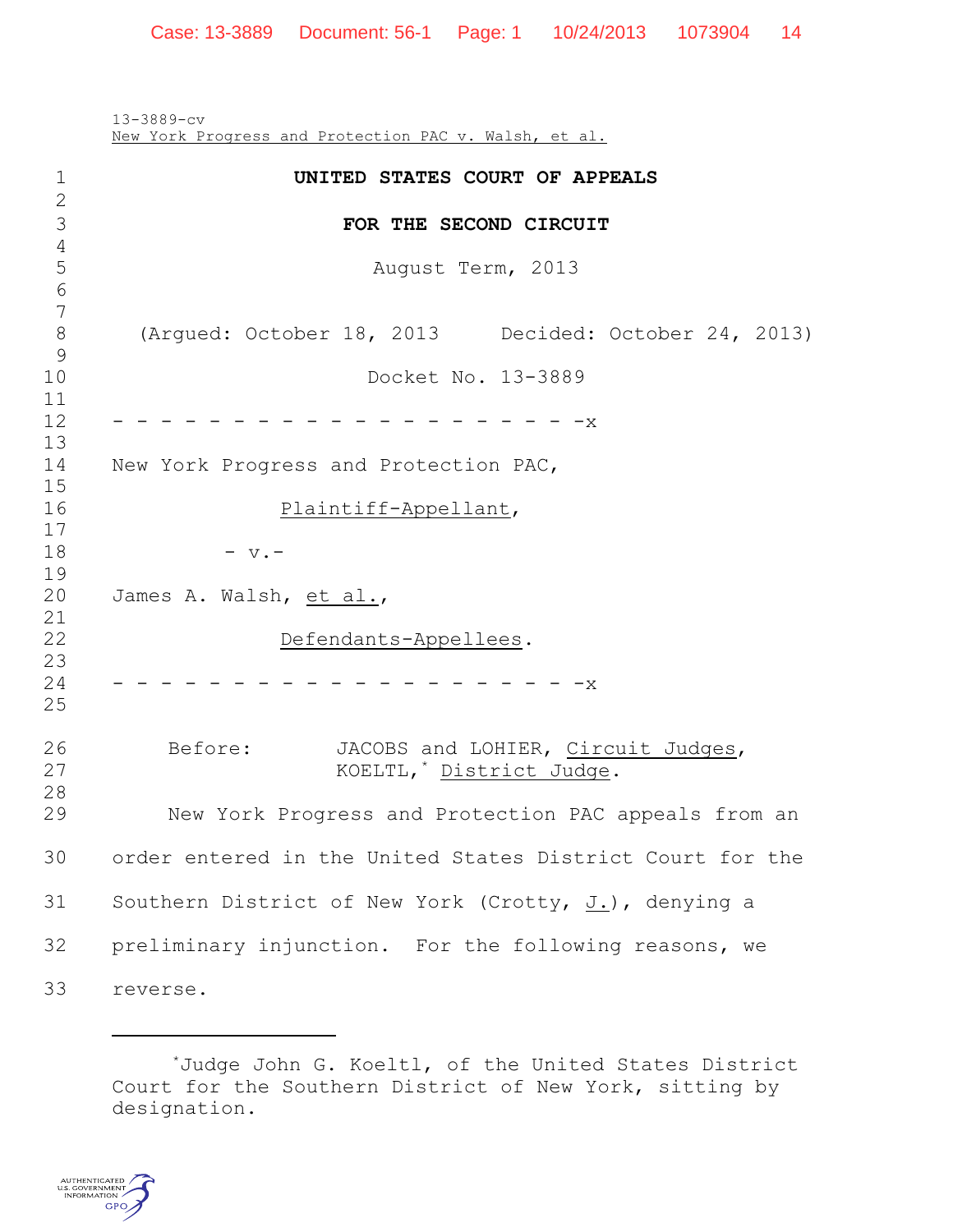1 TODD R. GEREMIA, Jones Day, New York, New York (Michael A. Carvin, Louis K. Fisher, Warren Postman, Jones Day, Washington, 5 DC, and Michael E. Rosman, Center for Individual Rights, 7 Washington, DC, on the brief), 8 for Appellant. 10 JUDITH VALE, (Richard P. 11 Dearing, on the brief), for Eric 12 T. Schneiderman, Attorney 13 General of the State of New 14 York, for Appellees. DENNIS JACOBS, Circuit Judge:

 New York Progress and Protection PAC ("NYPPP"), an "unauthorized political committee" formed to advocate in favor of candidates in New York elections, brought suit against election officials in the State and City of New York, as well as the Board of Elections, to enjoin enforcement of New York State Election Law §§ 14-114(8) and 14-126(2). Section 14-114(8) imposes a \$150,000 aggregate annual limit on certain political contributions by any person in New York State. Section 14-126(2) makes it a misdemeanor to fail to file required statements or to knowingly and willfully violate any other provision of the Election Law. The effect of these provisions is to prevent NYPPP from receiving more than \$150,000 from any individual contributor in any calendar year. NYPPP is a political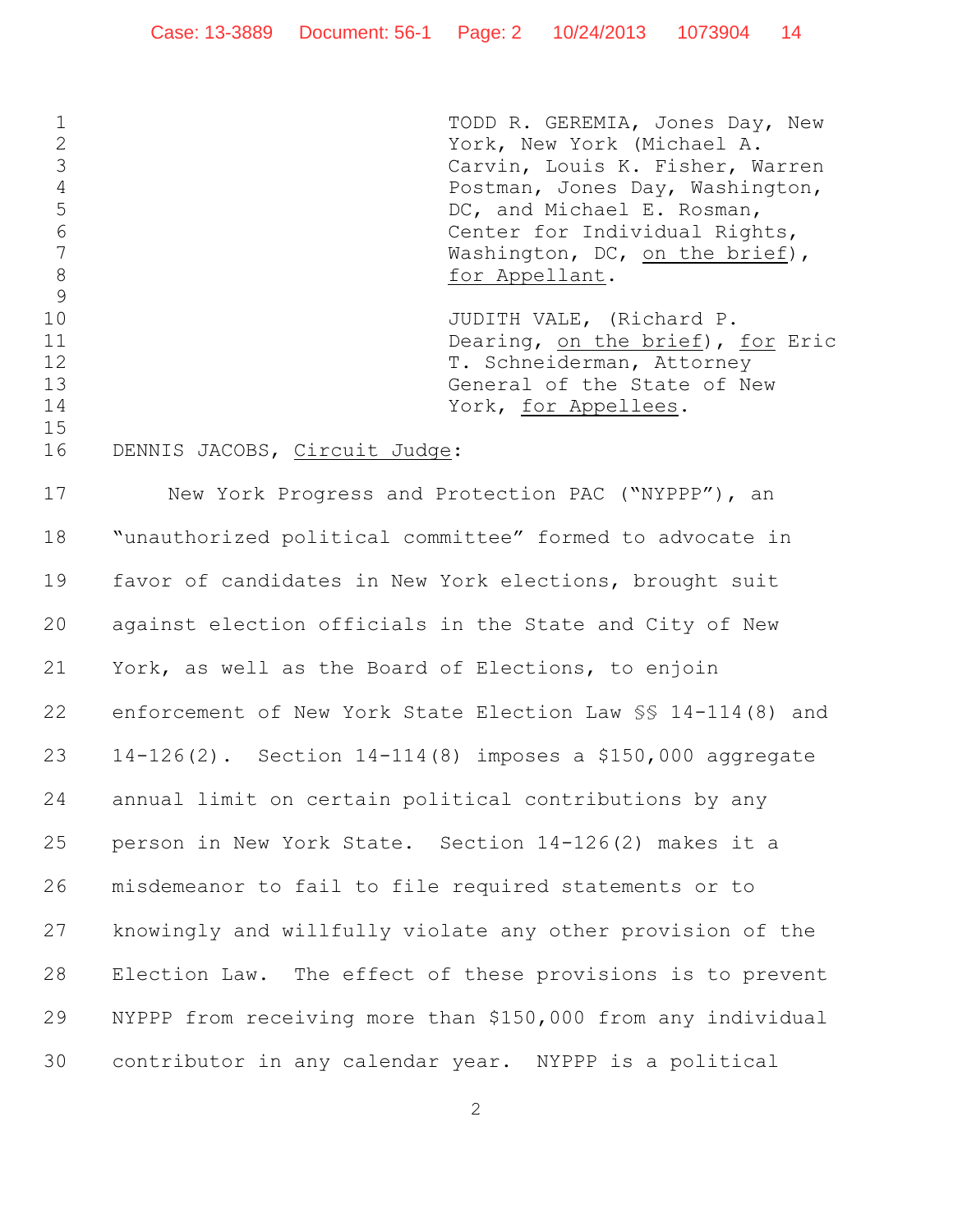committee that engages solely in independent expenditures, that is, expenditures made without prearrangement or coordination with a candidate. NYPPP, which has a donor waiting to contribute \$200,000 to its cause, alleges that, as applied to NYPPP, the cap violates its core First Amendment right to advocate in favor of Joseph Lhota in the upcoming New York mayoral election, and seeks declaratory and injunctive relief.

 The New York City mayoral Republican primary was held September 10, 2013. NYPPP filed suit two weeks later, on September 25, 2013, and the following day made a motion for a preliminary injunction. The United States District Court for the Southern District of New York (Crotty, J.) ordered briefing and set oral argument for Tuesday, October 8. On Friday, October 11, NYPPP filed a letter reiterating the urgency of the matter in light of the approaching November 5 mayoral election. On October 16, NYPPP filed a petition for a writ of mandamus with this Court to compel the district court to rule on the pending motion. Soon after argument on the mandamus petition was scheduled for Friday, October 18, the district court issued an opinion and order denying NYPPP's motion. N.Y. Progress & Prot. PAC v. Walsh, No. 13-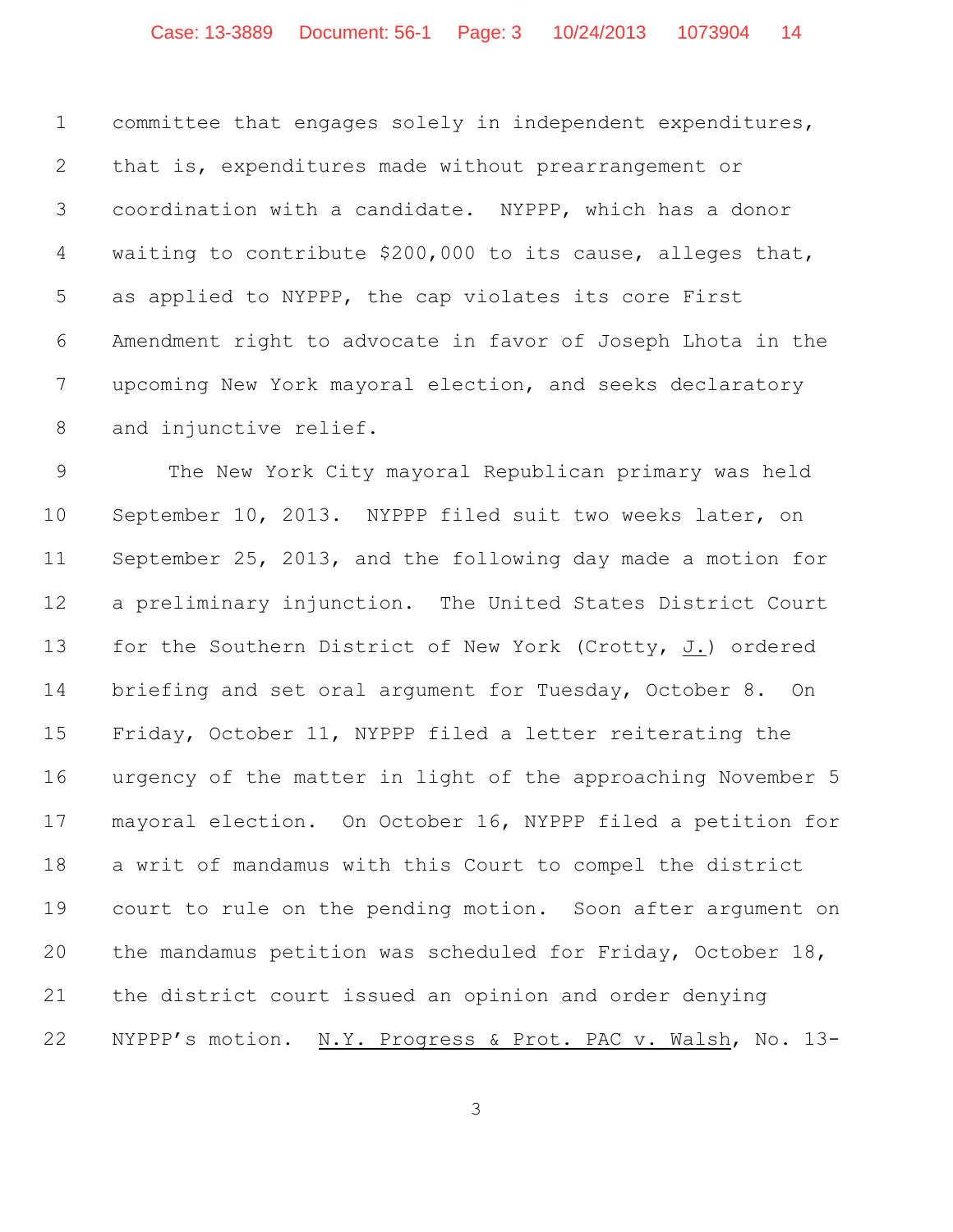cv-6769 (PAC), 2013 WL 5647168 (S.D.N.Y. Oct. 17, 2013) ("Op. & Order"). In quick succession, NYPPP withdrew its mandamus petition and appealed from the district court's order, and we agreed to hear argument as originally scheduled. The appeal was heard on the merits at oral argument on October 18. **I** The district court's denial of a preliminary injunction is reviewed for abuse of discretion. WNET, Thirteen v. Aereo, Inc., 712 F.3d 676, 684 (2d Cir. 2013). "Such an abuse occurs when the district court bases its ruling on an incorrect legal standard or on a clearly erroneous assessment of the facts." Bronx Household of Faith v. Bd. of Educ. of City of N.Y., 331 F.3d 342, 348 (2d Cir. 2003). "A finding is 'clearly erroneous' when although there is evidence to support it, the reviewing court on the entire evidence is left with the definite and firm conviction that 20 a mistake has been committed." United States v. U.S. Gypsum Co., 333 U.S. 364, 395 (1948). Although we must defer to the district court's factual findings, in First Amendment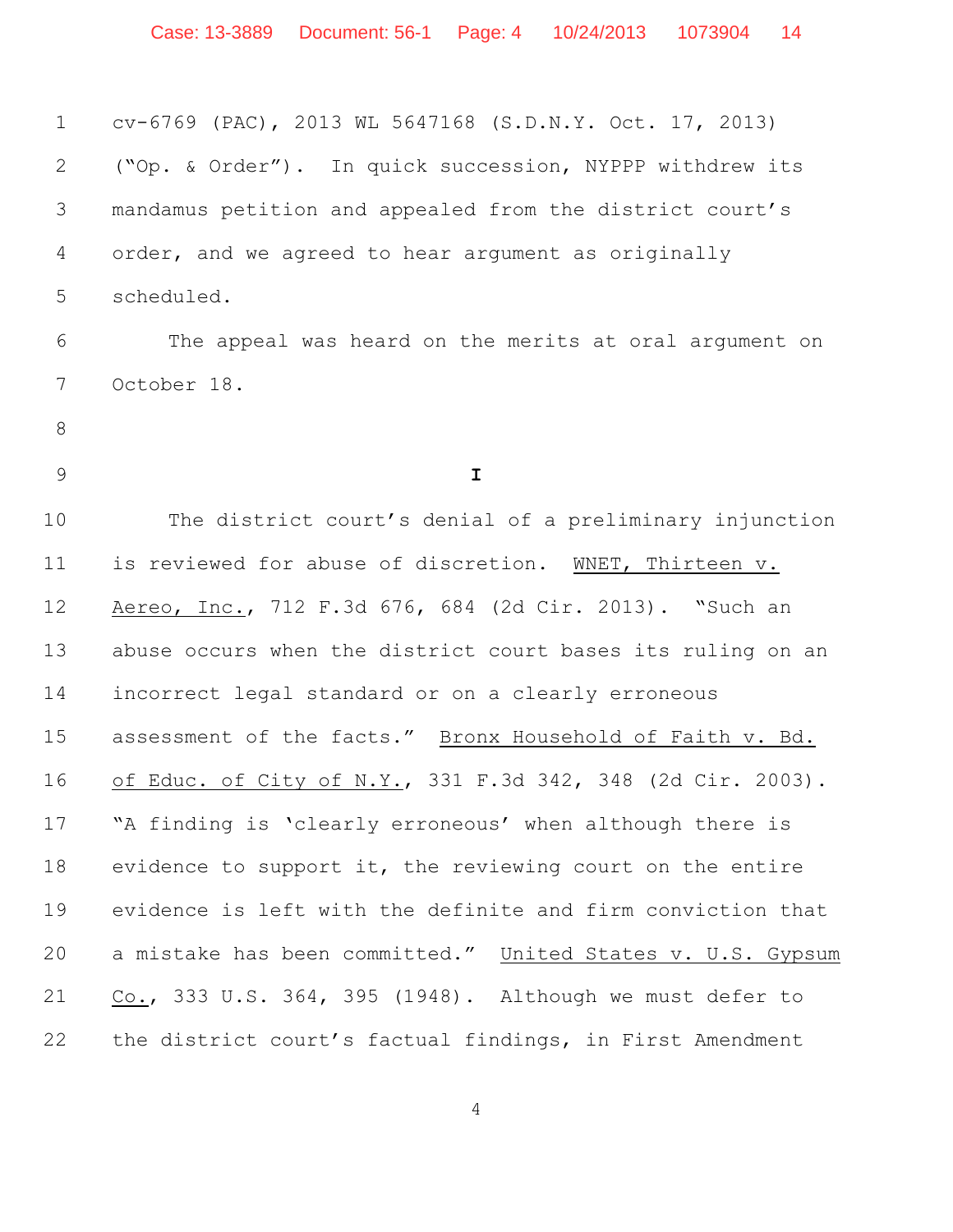cases, "an appellate court has an obligation to 'make an independent examination of the whole record' in order to make sure that 'the judgment does not constitute a forbidden intrusion on the field of free expression.'" Bose Corp. v. Consumers Union of U.S., Inc., 466 U.S. 485, 499 (1984) (quoting N.Y. Times Co. v. Sullivan, 376 U.S. 254, 284–286 (1964)).

 "A plaintiff seeking a preliminary injunction must establish that he is likely to succeed on the merits, that he is likely to suffer irreparable harm in the absence of preliminary relief, that the balance of equities tips in his favor, and that an injunction is in the public interest." Winter v. Natural Res. Def. Council, Inc., 555 U.S. 7, 20 (2008). A plaintiff who seeks a preliminary injunction that will alter the status quo must demonstrate a "substantial" likelihood of success on the merits. Sunward Elecs., Inc. v. McDonald, 362 F.3d 17, 24 (2d Cir. 2004).

- 
- 

## **II**

 "The loss of First Amendment freedoms, even for minimal periods of time, unquestionably constitutes irreparable injury." Elrod v. Burns, 427 U.S. 347, 373 (1976). "The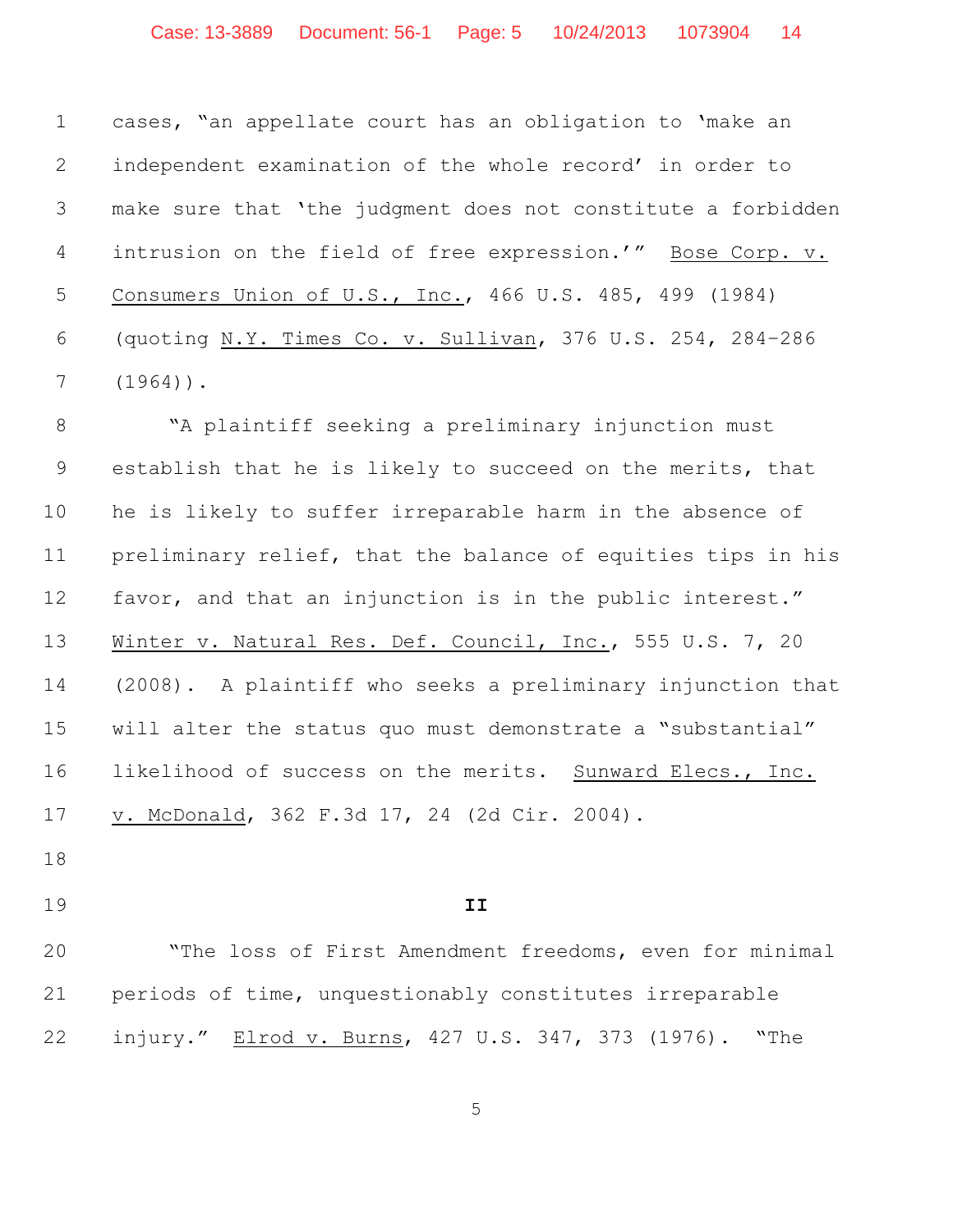harm is particularly irreparable where, as here, a plaintiff seeks to engage in political speech, as timing is of the essence in politics and a delay of even a day or two may be intolerable." Klein v. City of San Clemente, 584 F.3d 1196, 1208 (9th Cir. 2009) (internal quotation marks and alterations omitted). The State argues that injury is not presumed in First Amendment cases unless the challenged law 8 "directly limits speech," Bronx Household, 331 F.3d at 349, and that no such presumption arises in this case because the limits are imposed indirectly. But Bronx Household identified a category of indirect limits on speech by reference to Latino Officers Ass'n v. Safir, 170 F.3d 167, 171 (2d Cir. 1999), which dealt with a policy requiring police officers to notify their department about their speaking engagements and to provide a written summary of the 16 speech the day after the engagement. See Bronx Household, 331 F.3d at 350 (discussing Latino Officers). There we "found the theoretical possibility of a chilling effect on officers' speech too conjectural and insufficient to establish irreparable harm." Id. The policy at issue in Latino Officers bears no resemblance to the direct restriction on political expression at issue here.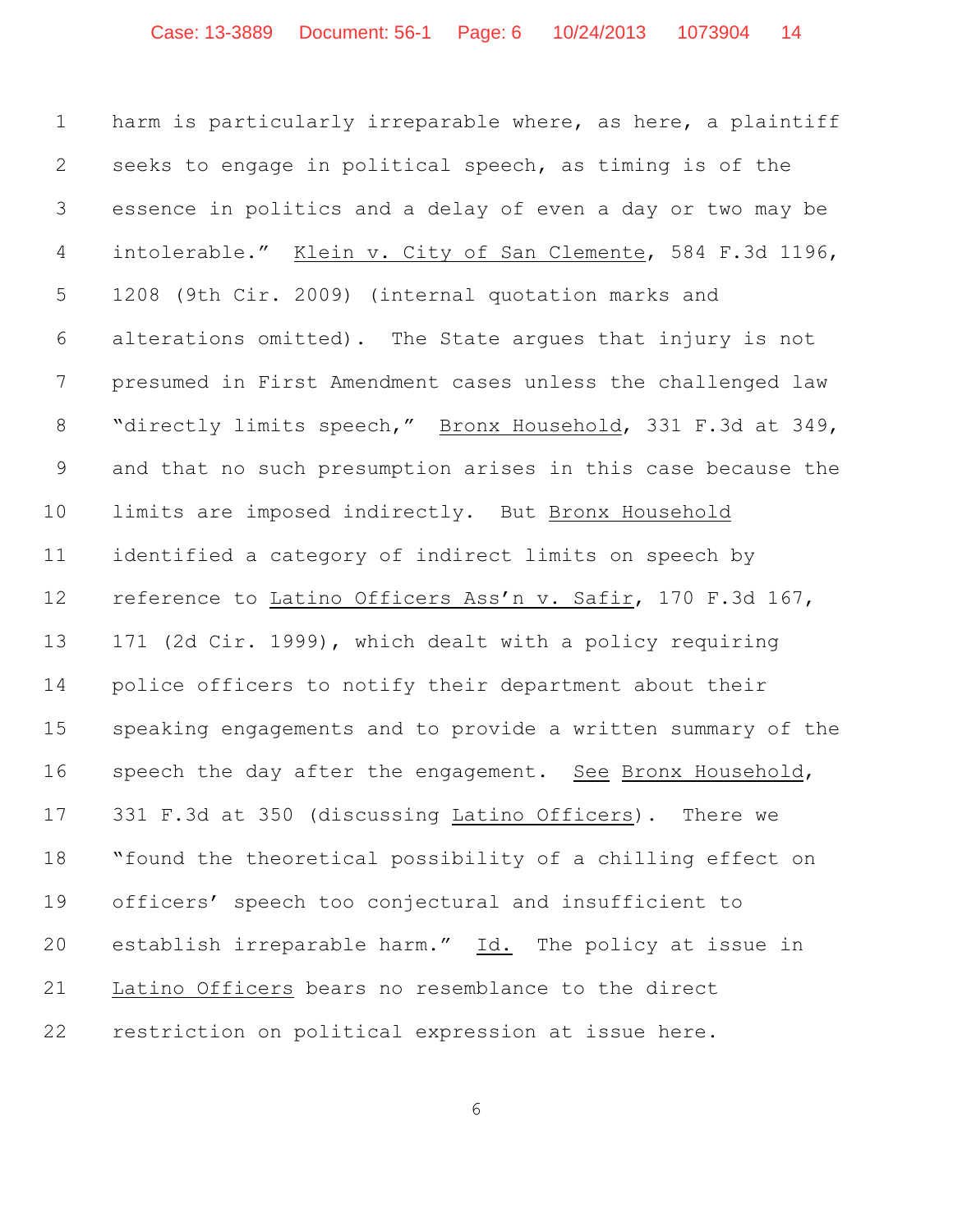| $\mathbf 1$    | Although we express no opinion on the ultimate outcome,            |
|----------------|--------------------------------------------------------------------|
| 2              | the plaintiff here has a substantial likelihood of success         |
| $\mathcal{S}$  | on the merits. The Supreme Court held in Citizens United v.        |
| $\overline{4}$ | FEC that the government has no anti-corruption interest in         |
| 5              | limiting independent expenditures. 558 U.S. 310, 357-61            |
| 6              | (2010). It follows that a donor to an independent                  |
| 7              | expenditure committee such as NYPPP is even further removed        |
| 8              | from political candidates and may not be limited in his            |
| 9              | ability to contribute to such committees. <sup>1</sup> All federal |
| 10             | circuit courts that have addressed this issue have so held.        |

 $1$  This result obtains regardless of the standard of review. After Buckley v. Valeo, political contribution limits are subject to heightened scrutiny, which requires that they be "closely drawn" to match a "sufficiently important interest." 424 U.S. 1, 25 (1976). Expenditure limits are subject to even higher scrutiny, requiring that they be narrowly tailored to meet a compelling government interest. See Citizens United, 558 U.S. at 340. In this case, the effect of the restrictions is to limit contributions that can be made to a committee that seeks to make independent expenditures. It is unnecessary to decide which level of scrutiny should apply, because preventing quid pro quo corruption is the only government interest strong enough to justify restrictions on political speech, see id. at 357-61, and the threat of quid pro quo corruption does not arise when individuals make contributions to groups that engage in independent spending on political speech, see Wis. Right to Life State Political Action Comm. v. Barland, 664 F.3d 139, 154 (7th Cir. 2011). See also SpeechNow.org v. FEC, 599 F.3d 686, 694 (D.C. Cir. 2010); Long Beach Area Chamber of Commerce v. City of Long Beach, 603 F.3d 684, 696 (9th Cir. 2010).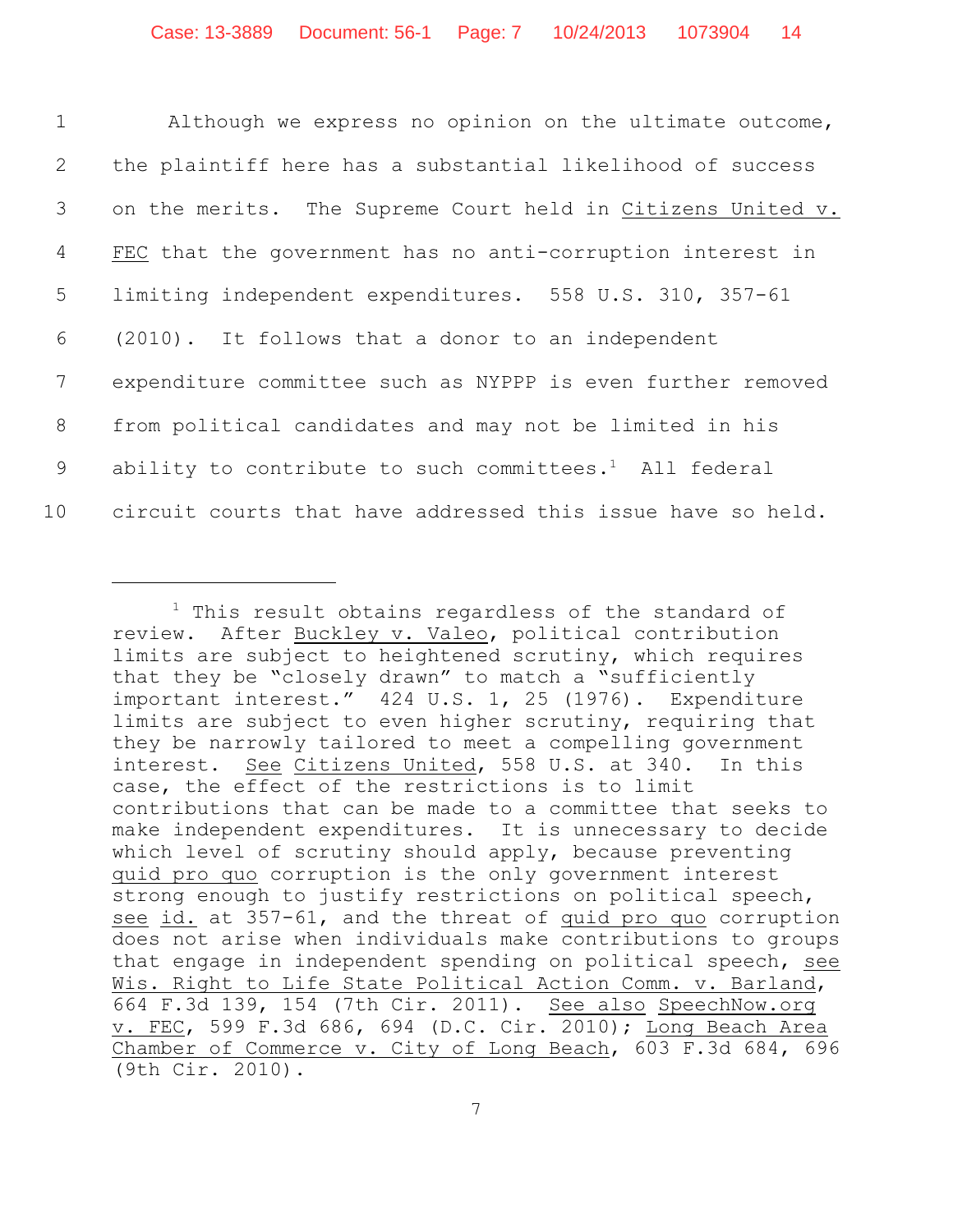| $\mathbf 1$     | See Texans for Free Enterprise v. Tx. Ethics Comm'n, No. 13- |
|-----------------|--------------------------------------------------------------|
| 2               | 50014, 2013 WL 5639542, at *2 (5th Cir. Oct. 16, 2013) ("We  |
| 3               | adopt the reasoning of our sister courts and hold that the   |
| 4               | challenged law is incompatible with the First Amendment.");  |
| 5               | Wis. Right to Life State Political Action Comm. v. Barland,  |
| 6               | 664 F.3d 139, 143 (7th Cir. 2011) ("On the merits, after     |
| $7\phantom{.0}$ | Citizens United , [the Wisconsin campaign finance law] is    |
| 8               | unconstitutional to the extent that it limits contributions  |
| 9               | to committees engaged solely in independent spending for     |
| 10              | political speech."); Long Beach Area Chamber of Commerce v.  |
| 11              | City of Long Beach, 603 F.3d 684, 696 (9th Cir. 2010) ("Nor  |
| 12              | has the City shown that contributions to the Chamber PACs    |
| 13              | for use as independent expenditures raise the specter of     |
| 14              | corruption or the appearance thereof."); SpeechNow.org v.    |
| 15              | FEC, 599 F.3d 686, 695 (D.C. Cir. 2010) (en banc) ("Given    |
| 16              | this analysis from Citizens United, we must conclude that    |
| 17              | the government has no anti-corruption interest in limiting   |
| 18              | contributions to an independent expenditure group ");        |
| 19              | N.C. Right to Life, Inc. v. Leake, 525 F.3d 274, 293 (4th    |
| 20              | Cir. 2008) (declaring unconstitutional, pre-Citizens United, |
| 21              | contribution limit to independent expenditure political      |
| 22              | committees because no anti-corruption interest was           |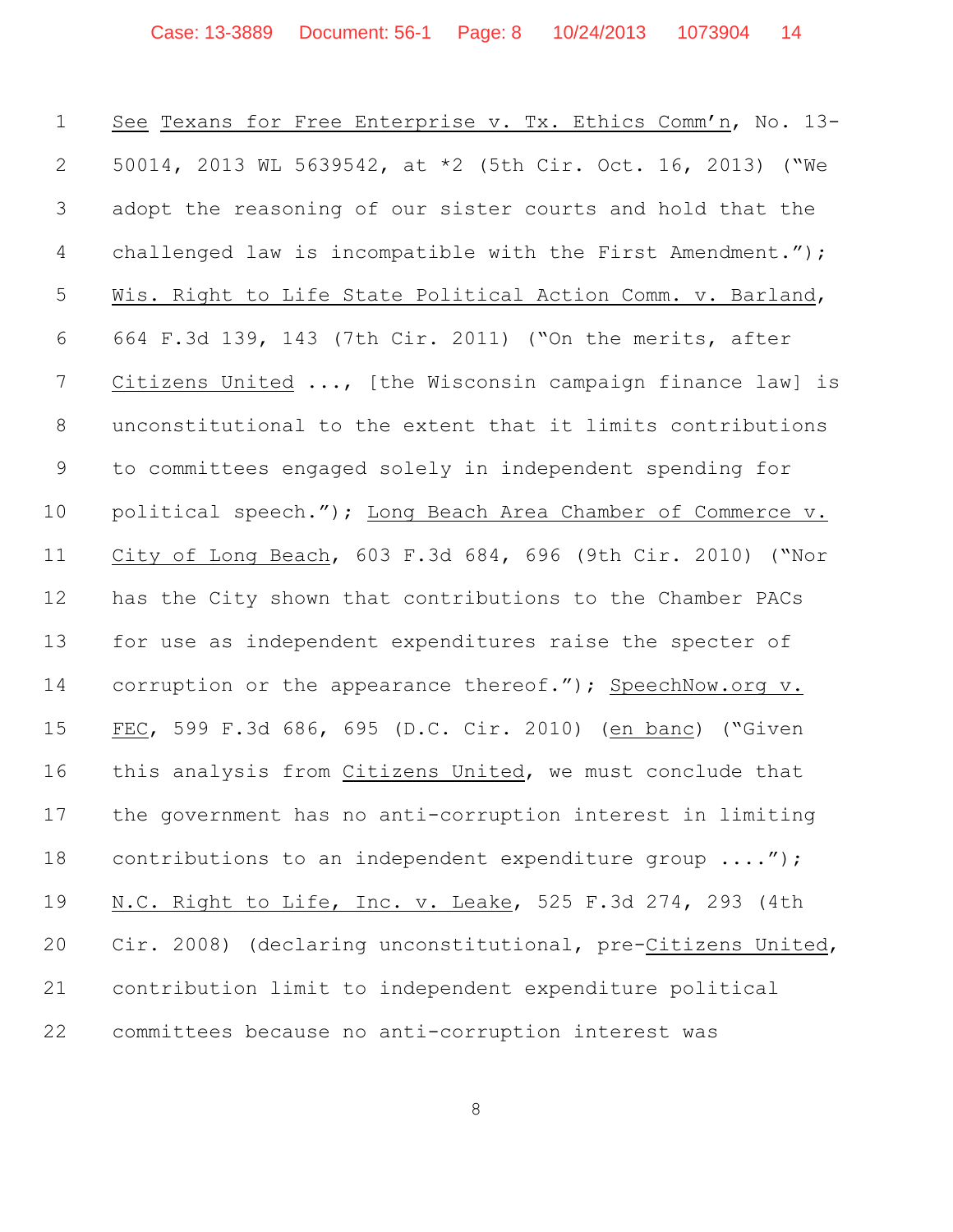| $1 \quad \blacksquare$ | furthered). The D.C. Circuit appeal, taken from the denial    |
|------------------------|---------------------------------------------------------------|
|                        | 2 of a motion for a preliminary injunction, was heard en banc |
|                        | 3 in the first instance and was decided unanimously. Numerous |
|                        | 4 federal district courts across the country have struck down |
|                        | 5 analogous laws. $2$                                         |
|                        |                                                               |

6 Few contested legal questions are answered so 7 consistently by so many courts and judges. The district 8 court, however, conducted no analysis of NYPPP's likelihood

 $^2$  See, e.g., Stay the Course W. Va. v. Tennant, No. 12-cv-01658, 2012 WL 3263623, \*6 (S.D. W. Va. Aug. 9, 2012) ("The government has no interest in maintaining the contribution limit as applied to [independent expenditure groups]"); Lair v. Murry, 871 F. Supp. 2d 1058, 1068 (D. Mont. 2012) ("[U]nder Citizens United ... governments cannot ban corporate contributions to political committees that the committees then use for independent expenditures"); Yamada v. Weaver, 872 F. Supp. 2d 1023, 1041 (D. Haw. 2012) ("[C]ontribution limitations to [independent expenditure] organizations violate the First Amendment"); Pers. PAC v. McGuffage, 858 F. Supp. 2d 963, 969 (N.D. Ill. 2012) ("[R]egulations imposing limits on fundraising by independent expenditure organizations cannot be justified"); Republican Party of N.M. v. King, 850 F. Supp. 2d 1206, 1215 (D.N.M. 2012) ("New Mexico does not have an anti-corruption interest capable of justifying contribution limits if those contributions are to be used exclusively for independent expenditures"); Fund for Jobs, Growth, & Sec. v. N.J. Election Law Enforcement Comm'n, No. 13-CV-02177-MAS-LHG (D.N.J. July 11, 2013) (consent order permanently enjoining the New Jersey Election Law Enforcement Commission from enforcing New Jersey's contribution limits so long as expenditures are not coordinated with candidates or political party committees).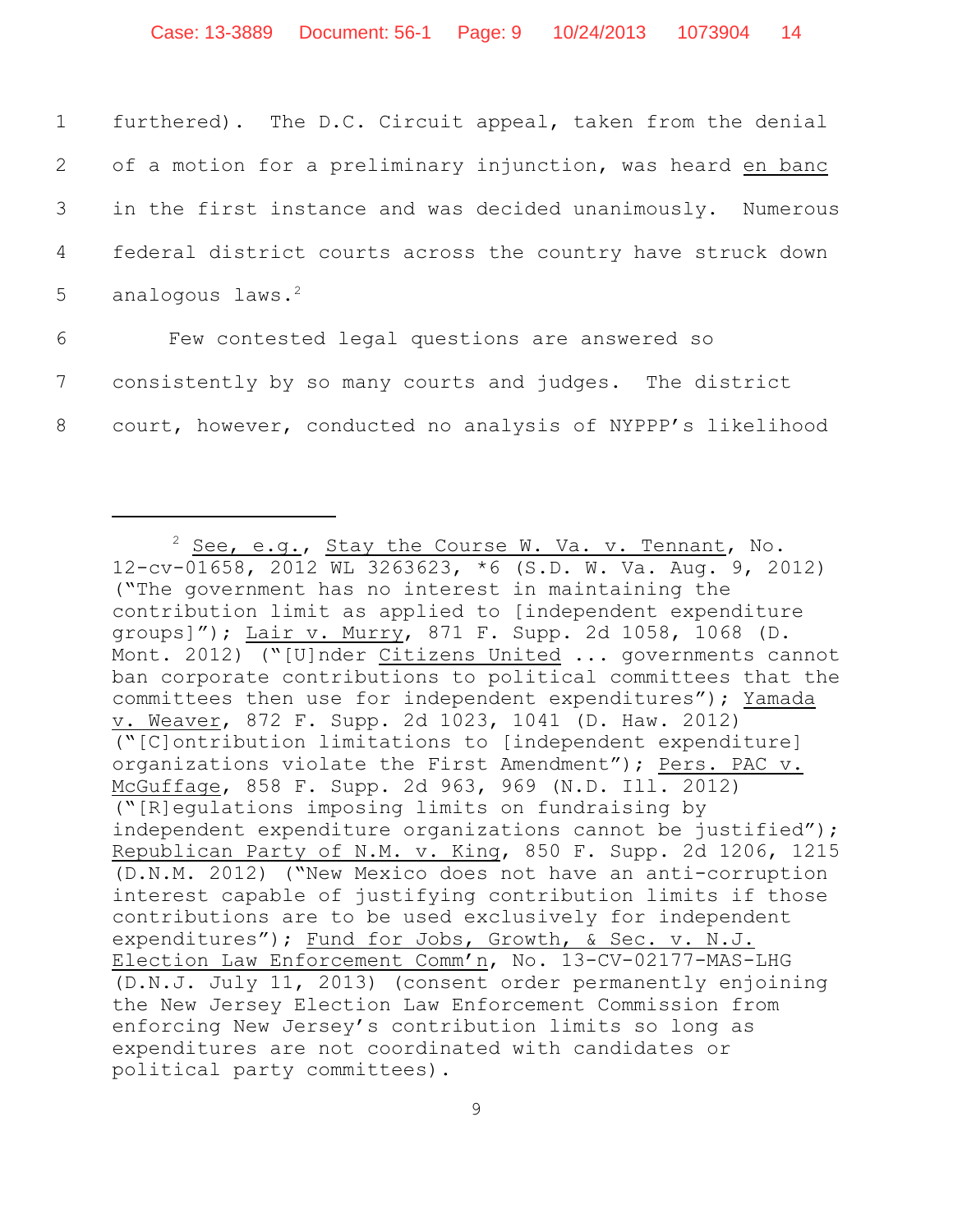| $\mathbf 1$     | of success. <sup>3</sup> See Op. & Order at *14 ("[T]he Court need not |
|-----------------|------------------------------------------------------------------------|
| 2               | address whether NYPPP can establish a substantial likelihood           |
| 3               | of success on the merits or irreparable harm.").                       |
| 4               | Consideration of the merits is virtually indispensable in              |
| 5               | the First Amendment context, where the likelihood of success           |
| 6               | on the merits is the dominant, if not the dispositive,                 |
| 7               | See, e.g., Joelner v. Vill. of Wash. Park, 378 F.3d<br>factor.         |
| 8               | 613, 620 (7th Cir. 2004) ("When a party seeks a preliminary            |
| 9               | injunction on the basis of a potential First Amendment                 |
| 10 <sub>o</sub> | violation, the likelihood of success on the merits will                |
| 11              | often be the determinative factor." (citing Connection                 |
| 12              | Distrib. Co. v. Reno, 154 F.3d 281, 288 (6th Cir. 1998))).             |
| 13              | This was reversible error.                                             |
| 14              |                                                                        |
| 15              | III                                                                    |

The district court combines its analysis of the balance

 The district court posits that "so-called independent expenditure-only committees that have only one purpose advancing a single candidacy at a single point in time - are not truly independent as a matter of law." Op. & Order at \*9. Not so. Under Buckley and Citizens United, "absence of prearrangement and coordination" with a candidate are the hallmarks of committee independence. See Citizens United, 558 U.S. at 345; Buckley, 424 U.S. at 47. An independent committee's choice to advocate on behalf of a single candidate, and its formation after that candidate is nominated, are irrelevant.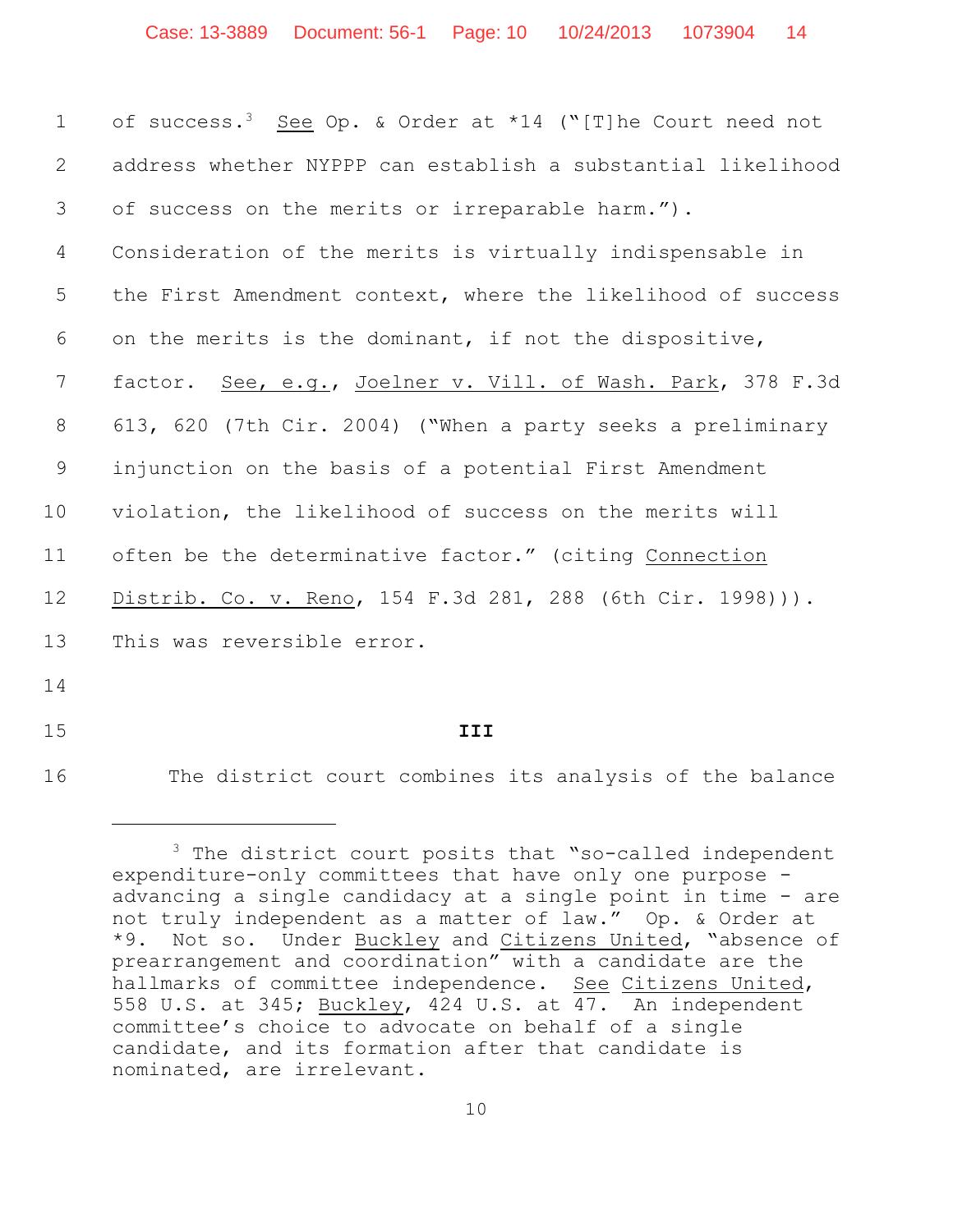of hardships and the public interest, and assumes that by definition the interests of the State are aligned with those of the public. Op. & Order at \*7 ("Since the State 4 Defendants represent the public, there are important public interests at stake, which must be weighed against the hardships suffered by NYPPP if an injunction is not granted."). However, securing First Amendment rights is in the public interest. See Am. Civil Liberties Union v. Ashcroft, 322 F.3d 240, 247 (3d Cir. 2003) ("[T]he Government does not have an interest in the enforcement of an unconstitutional law." (internal quotation marks omitted)).

 The hardship faced by NYPPP and its donors from the denial of relief is significant. Every sum that a donor is forbidden to contribute to NYPPP because of this statute reduces constitutionally protected political speech. Much of the district court's analysis of hardship focuses on hardship to the election system arising from the timing of this suit and this motion for a preliminary injunction. But as the Supreme Court has emphasized, the value of political speech is at its zenith at election time:

 It is well known that the public begins to concentrate on elections only in the weeks immediately before they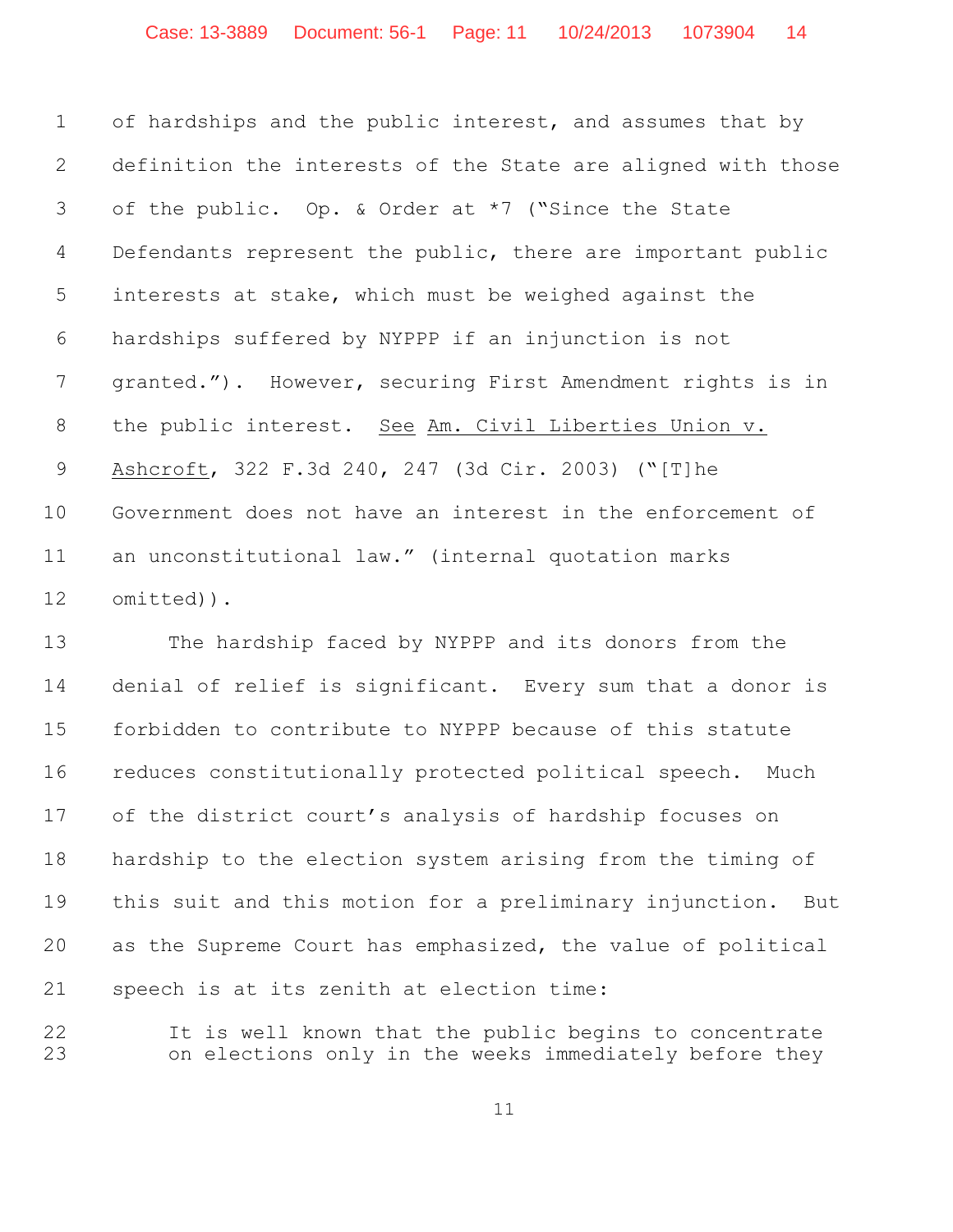are held. There are short timeframes in which speech can have influence. The need or relevance of the speech will often first be apparent at this stage in the campaign. The decision to speak is made in the heat of political campaigns, when speakers react to messages conveyed by others. A speaker's ability to engage in political speech that could have a chance of persuading voters is stifled if the speaker must first commence a protracted lawsuit.

Citizens United, 558 U.S. at 334.

12 The district court found that granting NYPPP a preliminary injunction would create "confusion" over whether 14 other committees were covered by the injunction and, "[e]ven more troubling," that an injunction "would amplify NYPPP's voice over the voices of other political committees" because 17 the State would still be "free to prosecute others who may violate the statute." Op. & Order at \*10-11 (internal quotation marks omitted). True, the preliminary injunction that we direct be entered frees only NYPPP. But as described by the district court, these concerns are neither sufficiently severe disruptions to the election process itself nor sufficiently particularized to outweigh the irreparable harm that stems from restrictions on political speech.

The State relies on cases such as Reynolds v. Sims, 377 U.S. 533 (1964), for the proposition that denial of the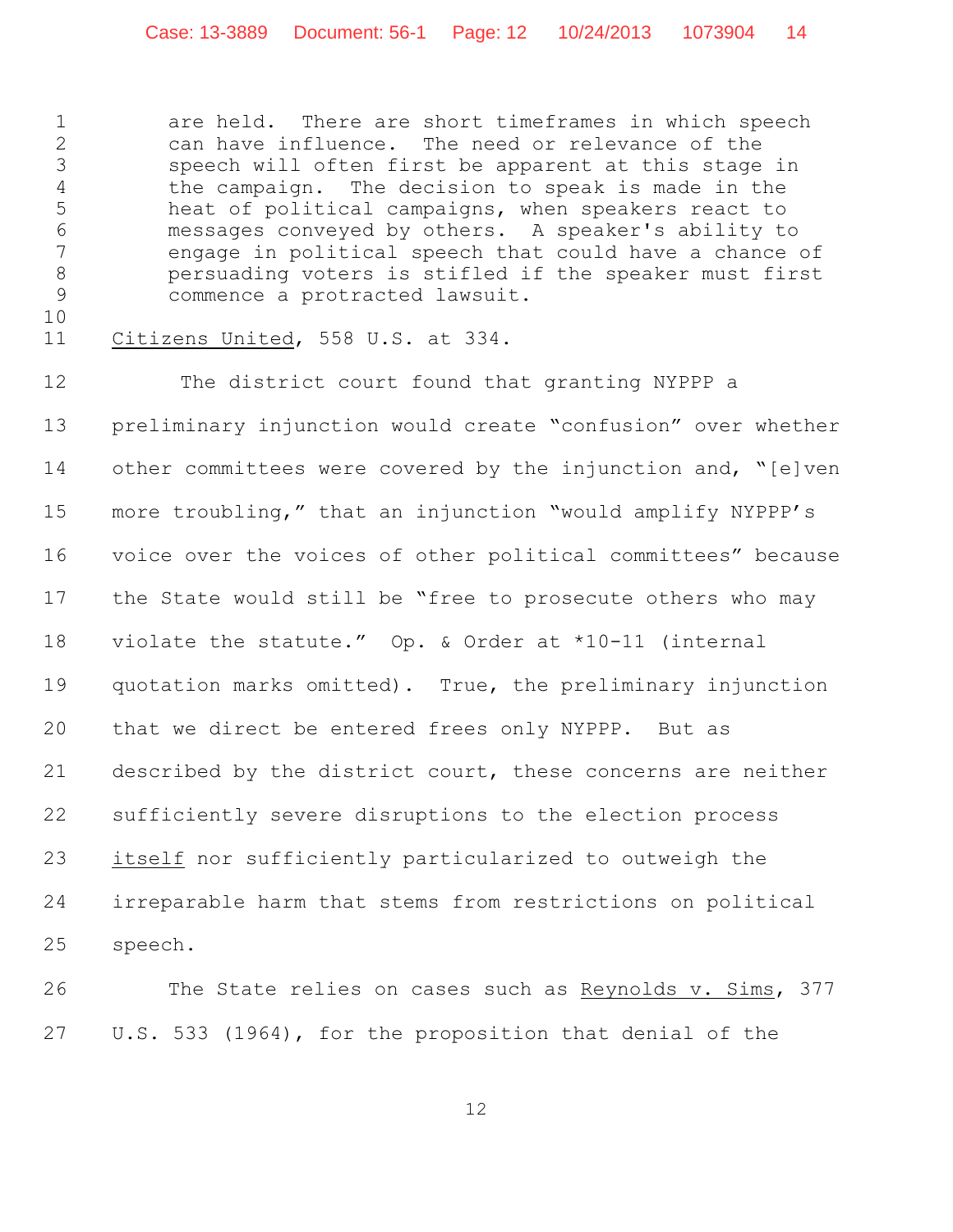preliminary injunction should be affirmed because of the disruption the preliminary injunction would cause to the election process. But Reynolds involved the complicated process of legislative reapportionment, and there is no comparable showing of what burdens would be imposed on the State by freeing NYPPP from the limit on individual contributions that it can receive in connection with the upcoming election.

- 
- 

**IV**

 The district court thought that the plaintiff created an "artificial urgency" by waiting until "forty-one days before the ... election" before filing suit. Op. & Order at \*12. Although the district court cited insufficient time for "fair consideration ... before deciding a constitutional issue of such importance," Op. & Order at \*9, we should not 17 "mak[e] unnecessary distinctions ... between speech that we find to be urgent and that which we think can bide its time," Tunick v. Safir, 209 F.3d 67, 95 (2d Cir. 2000) (Sack, J., concurring). "We ought not to be determining what speech is pressing and what can suffer the law's delay. That, like deciding what speech is important and what